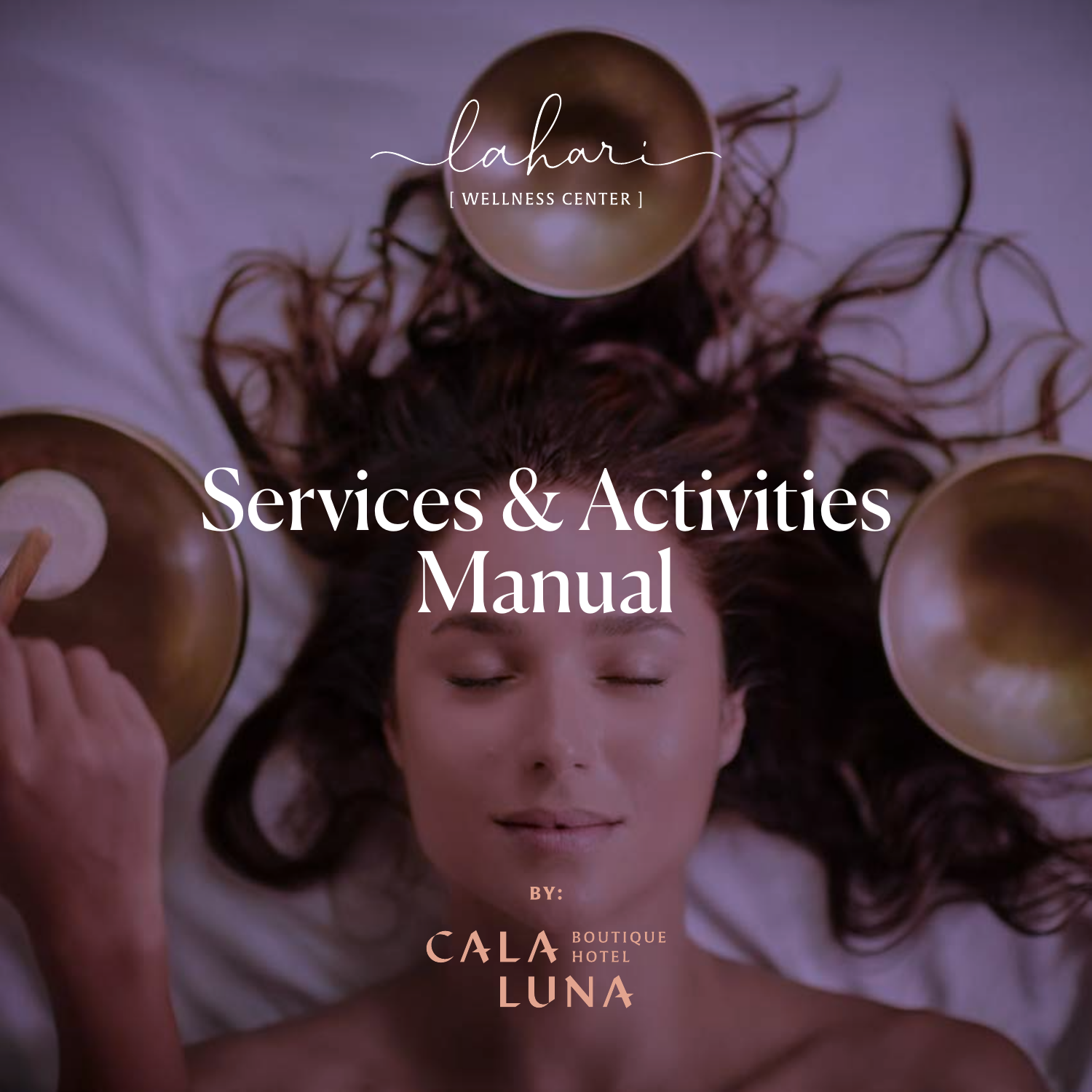Cahari

[ WELLNESS CENTER ]

| · Holistic Treatments                                                     | $\frac{2}{3}$  |
|---------------------------------------------------------------------------|----------------|
| · Kirtan & Cacao Activation (Music For The Soul Cala Luna)                | 5              |
| · Kirtan & Farm To Table (La Senda)                                       | 6              |
| · Sound Bath - Guided Meditation - Breathwork (At Cala Luna)              | 7              |
| · Holistic Yoga                                                           | 8              |
| · Silent Meditave Labyrinth                                               | $\overline{9}$ |
| · Ecstatic Dance & Body Painting                                          | 10             |
| · Avatar Transformation Experience With Blue Clay & Sun Gazing Meditation | 11             |
| · Drum Circle                                                             | 12             |
| · Magical Cacao Ceremony                                                  | 13             |
| · Kids Mindfulness Holistic Program                                       | 14             |
| · Detox Holistic Program                                                  | 15             |
| · Assimilation Holistic Program                                           | 16             |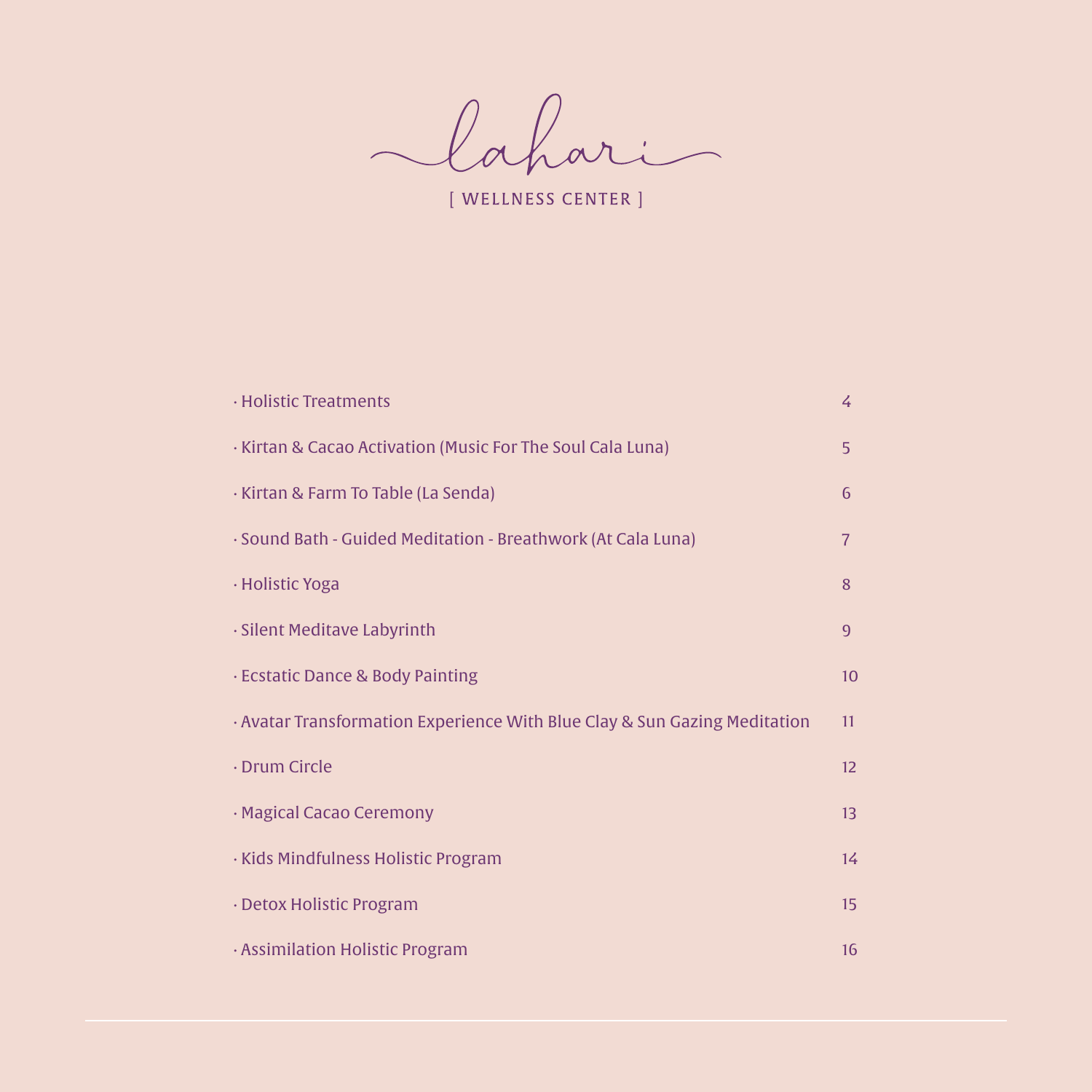## **LAHARI WELLNESS CENTER**



With love and intenon, our therapists offer beauful sessions that include a variety of unique techniques to recuperate and transform your being.

We invite you to indulge and delight your senses as our specialists work their magic with various sounds and vibraons, essenal oils and herbs, and soothing touches to bring you to experience deep levels of relaxaon, peace, surrender, and transformaon.

Our Master Holisc Praconer, Marianela Ortiz, designed, developed, and trained all our therapists in this beauful program. Marianela has over 40 years of knowledge, mastering the curave arts, wellness studies, bodywork modalies, yoga/holisc movement, and transformaonal music performance. She is a visionary creator, pioneering founder, and revoluonary leader in the Holisc Wellness world and as a Wellness Manager.

As a Holisc Health Coach, she offers consultaon for those who may have quesons or are interested in creang a customized and personalized recuperaon program suited for your specific physical, mental, and emoonal needs.

**More info: www.marianelaortiz.com**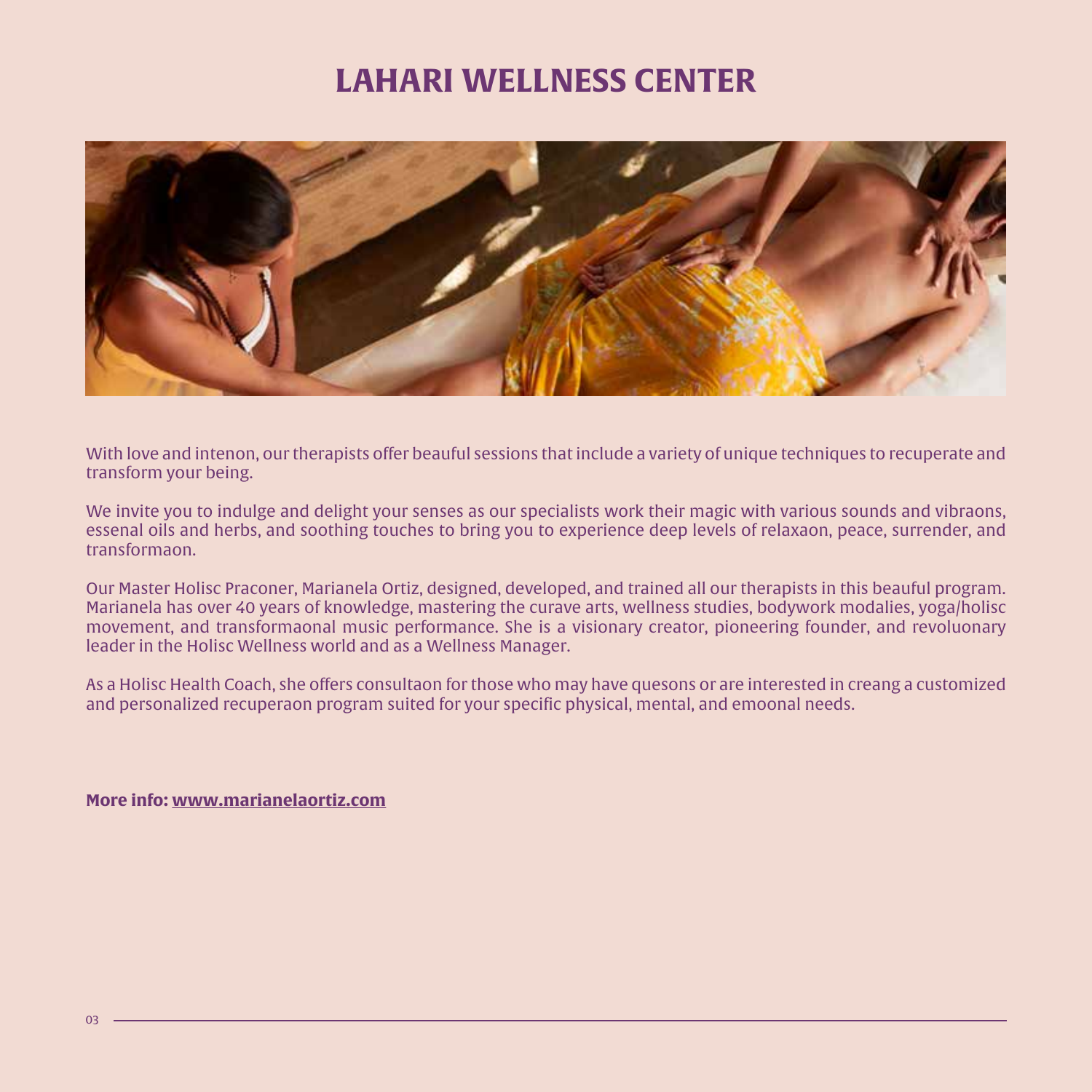# **HOLISTIC TREATMENTS**



· Lahari Wellness Signature

· Harmony

· Deep Transformation

· Vitality

· Connection

· Alignment

· Purify

· Sllness & Peace

· Love

· Balance

· Connection

· Happiness Body Scrub

· Joy Facial Scrub and Mask

· Rising Vibration Advance Sound Bath Session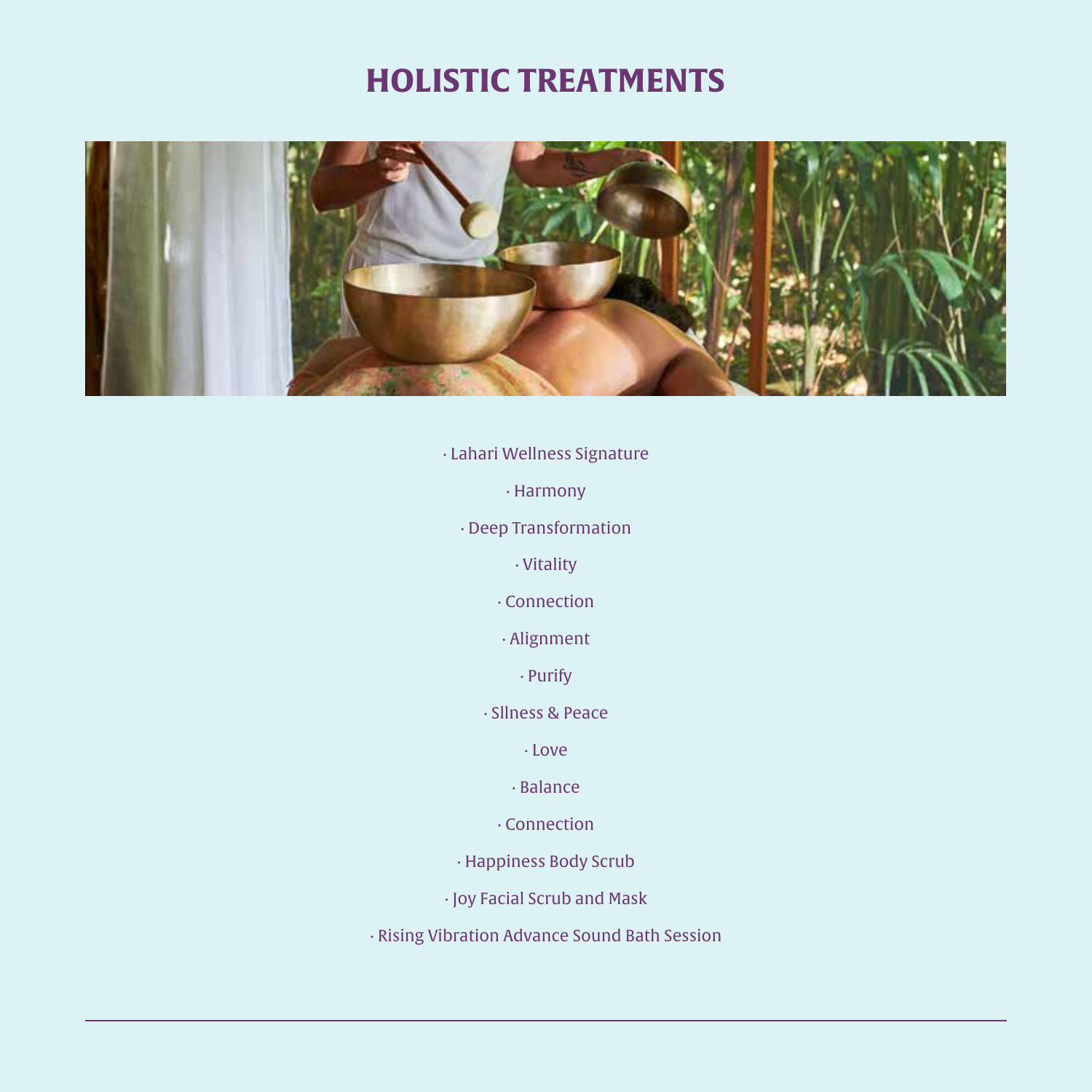### **KIRTAN & CACAO ACTIVAON**

(Music for the soul at Cala Luna)



We gather in these healing spaces to unite our voices and hearts through universal singing and the Cacao Ceremony.

These experiences are guided by Marianela Orz, Rodrigo Fonseca and Pascal Canselier. We meet to find ourselves through vibraons, gaze, and spirits, leaving behind the beliefs that tear us apart. When vibrang from the heart, we reflect harmony through emoons, thoughts, words, and the way to look at things.

We dissolve the ego through Songs for the Soul, and separaon no longer exists—reconnecng one-another through the frequency of love and creang a posive repercussion for the world. These groups turn into a recovery circle where everything that happens, expands embracing Mother Earth with bright.

These sessions help open our throat chakra, associated with light blue—a gied center of expression and creavity, allowing us to communicate our truth and express our most genuine self.

We sing mantras again and again, syllable echoes, phrases, or texts in different languages, recite them rhythmically, bringing the body into a deep relaxaon and the mind into a profound concentraon, known as dharana in Sanskrit. The chants don't have a raonal stated meaning or literal translaon. Our vibraons generate the transformaon in our cells.

The mantra sound resonates from within; then the echoes, feelings, and intenons expand through our body, aided by the breath itself—becoming a powerful pranayama.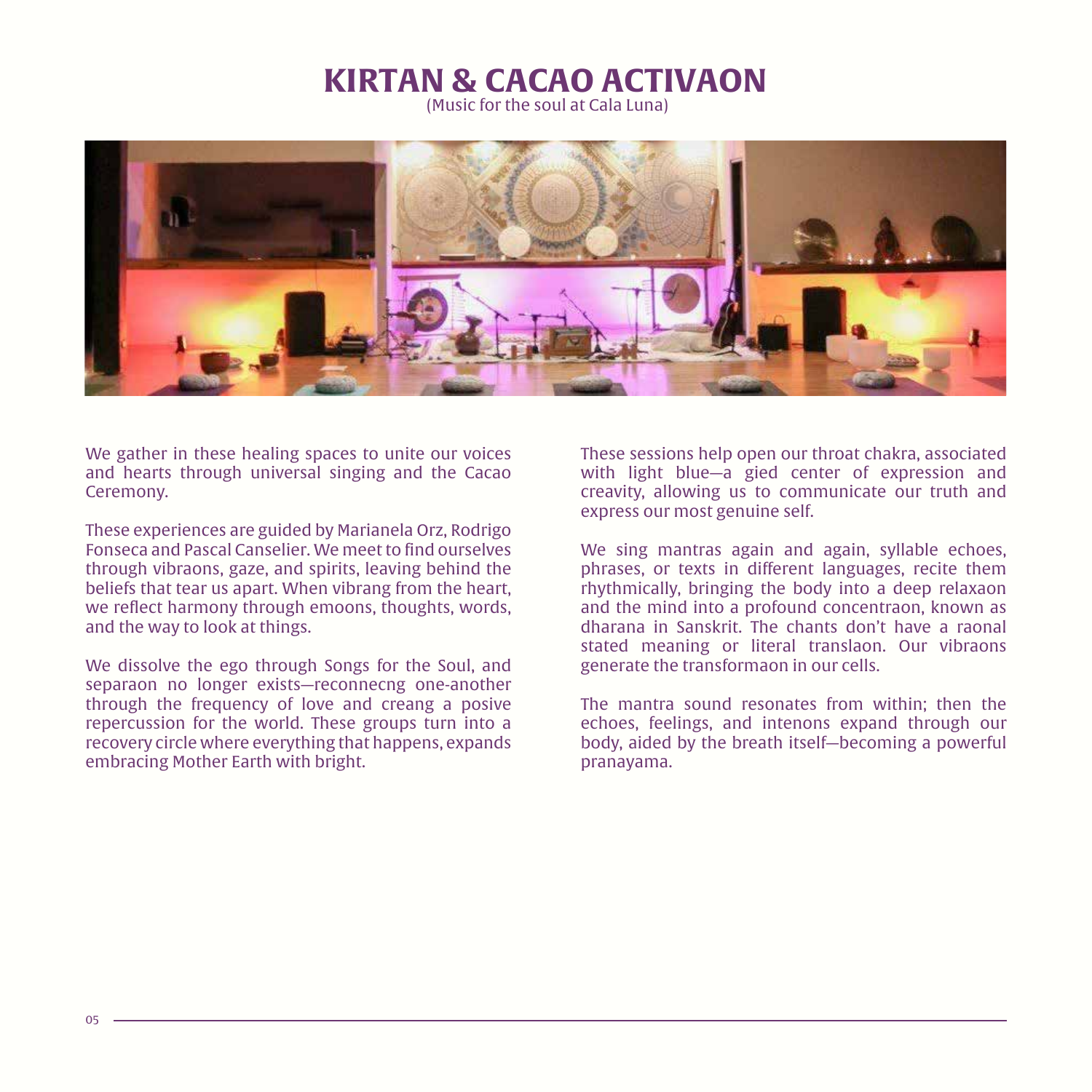#### **KIRTAN & FARM TO TABLE** (La Senda)

These high energy channg circles are an invitation to co-create a deep connection to the heart and a positive healing vibration for oneself and the world. Chanting, dancing, enjoying, and connecting are the intention of the circles, co-creating a space of devotional bliss, landing gently in the deep silence that follows.

Everyone generally sits in a circle (with the musicians) around an altar of flowers and candles to create an atmosphere of sacredness, ceremony, equality, and oneness, where the focus is on the group connection. The concert takes place around sunset, in the geodesic dome that sits on a 4 meter (13 feet) elevated platform overlooking the labyrinth.

The extensive vegetable gardens of La Senda farm of 2 hectares (5 acres) are a sister project of Hotel Cala Luna. Learn about our 100% organic cultivating, biodiversity, water conservation, nurturing the soil instead of exhausting it, making organic ferlizers, pesticides and so much more...

Have a direct experience of where your food is coming from while enjoying the ingredients at peak freshness, bursting with flavor and vitamins, all artfully and passionately prepared by our chef.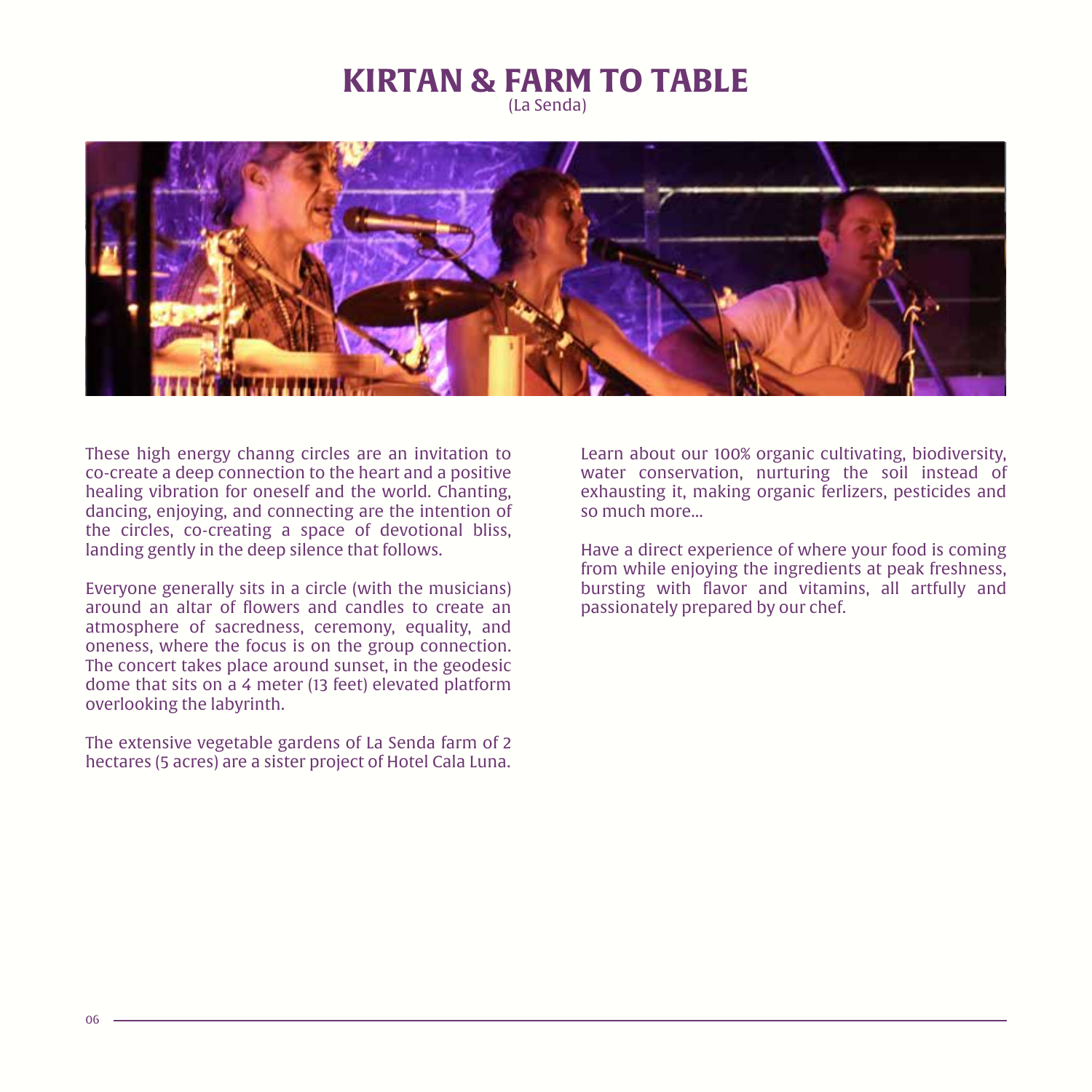# **SOUND BATH - GUIDED MEDITATION - BREATHWORK**

(Cala Luna)



This experiences are guided by Marianela and our holistic therapists Wendy Abarca, Camila Pelozo and Krystal Mcphail experts in sound healing and Holistic Therapies.

Numerous investigaons have studied the relationship between brain waves and different states of consciousness. States of deep relaxation lead us to Delta vibration waves, where the flow of information that we receive from higher dimensions -or our angelsincreases and a self-healing process is triggered in our body.

Sound therapy is a perfect vehicle to reach these states, with the intention of harmonizing and healing in different dimensions of our being.

Various instruments are used, including Tibetan bowls, Koshis, Gong Luo Feng, Channeling Bells, Rain Sticks, Shamanic Drum and the Voice, integrated with a guided meditation and a powerful pranayama or Breath work that prepares our whole self to receive a bath of healing vibrations.

During a sound bath session, you will find a deep relationship with your Higher Self, your Essence, and it will give you the answers you need to authentically relate to the positivism, joy and love that are intrinsic within you.

Sound therapy helps relieve pain, reduce stress and anxiety levels, calm your emotions, relax the Nervous System and increase serotonin levels, hormones related to joy and bliss.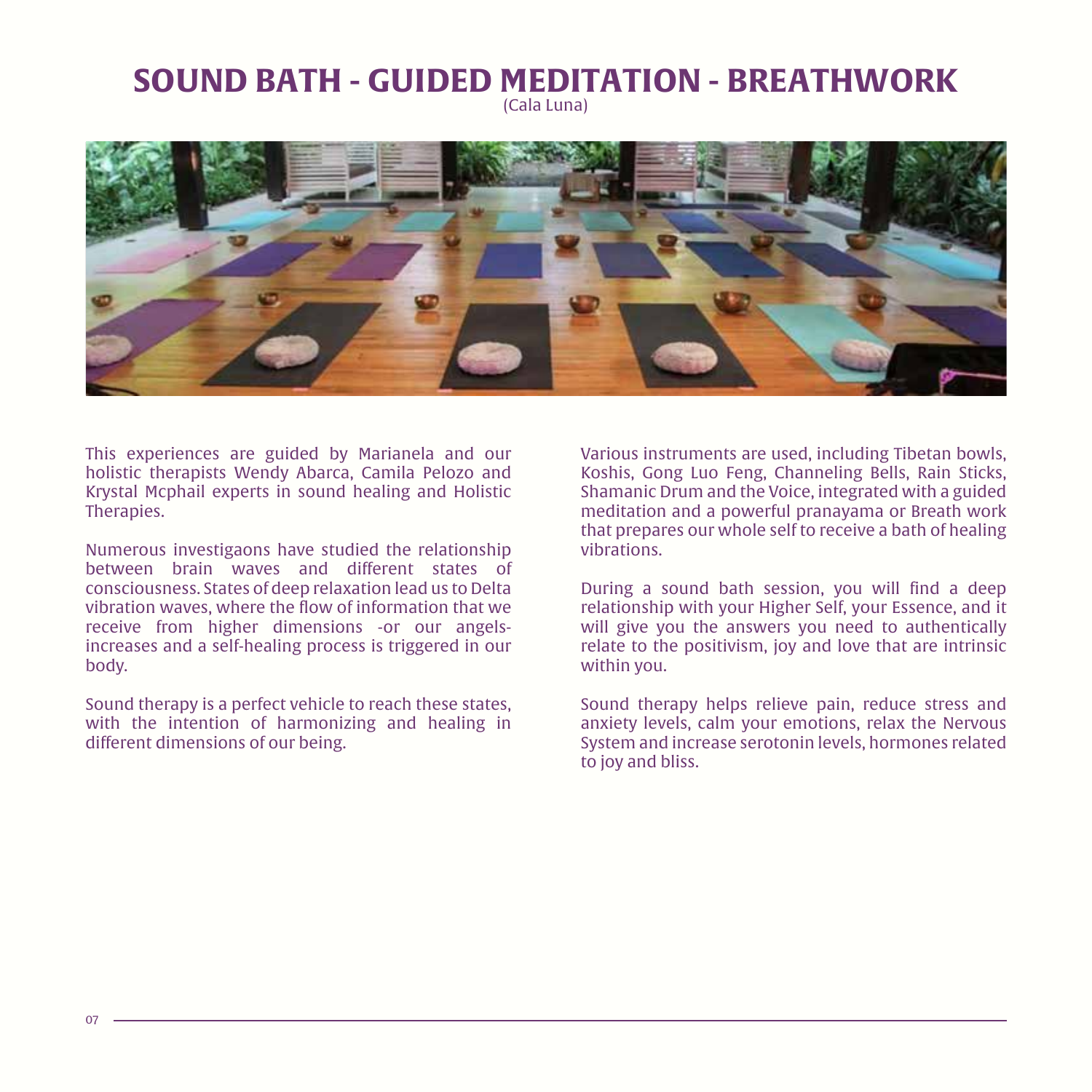## **HOLISTIC YOGA CLASSES**



Kriyas, Mantras, Asanas, Pranayamas, and Meditaon, make up this rich mixture of Holisc Yoga. Designed to empower our spirit, it releases mental control and tensions in the body.

At the same me, cleanses, purifies and recharges new positive energies full of joy. In an activation process of the vital energy—Kundalini—which runs through all our chakras, we connect with the force of Determination, Acon, Gratude and Love. Masks dissolve and we contact the authentic character of our Expression and creavity.

We acvate our Intuition and connect with the force of Soul Realization.

By detoxifying and purifying our internal organs, we release fears and attachments, break structures and get to know our own limits, launching ourselves in search of new challenges. It gives us the tools to break emotional paerns and habits that tie us to recurring results in our lives and that prevents us from evolving to a much brighter, healthier, and beer balanced version of ourselves.

The Kriyas are based on Tradional Chinese Medicine: repetitive movements suitable for everyone, easy to perform, and truly valuable to cultivate the potentials of the elements in our body, their corresponding inner structure, and their related emoons.

Conscious breathing guides movement through the whole session, being a bridge of connecon to profound states of relaxation, generating presence in each moment, and cultivating passive or dynamic meditation.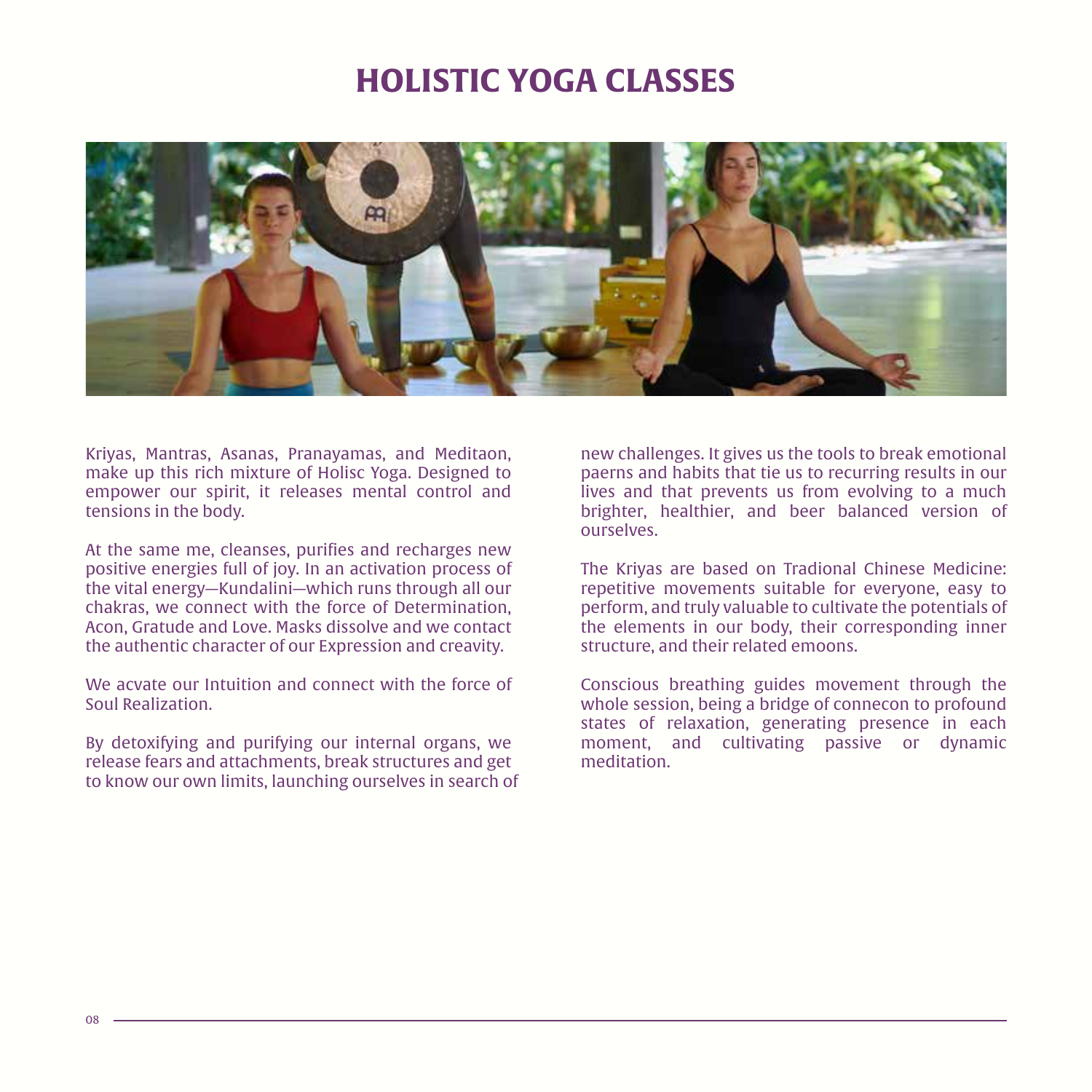# **SILENT MEDITATIVE LABYRINTH**



The concept of "La Senda Mágica" is all about opening to a unique magical experience: an introspecve path in the biggest labyrinth of the world, followed by a casual and delicious dinner under the stars.

Upon arrival, you receive an explanation referring to the how and the why of its construction history. A meditation teacher guides you through this practice and after this inspiring walk, you are the guest of a healthy gourmet supper prepared by our chef.

Specialists consulted, consider that the property could once have been an antique indigenous sanctuary. It is an ancient crater which today stands as a valley surrounded by smooth hills. The experts idenfied various force centers, and so they built it to amplify the power of those places. Sergio Salas, an expert in energy work, mastered the project. Ronald Esquivel, an architect who specializes in sacred geometry and labyrinth design, carried it out.

Both gentlemen are Costa Ricans. As the largest in the field; it measures over than 2,5 acres (1 hectare) and the route is approximately 2 miles ( 3 km) long. Without a doubt, it is the exclusively one on earth which claims two polaries, a feminine and a masculine one, united in the Vesica Pisces, the point where creaon happens.

Traveling through serves different purposes. You decide to hike it just for fun or for physical exercise or it can be a journey for health reasons; since a wandering walk, readjust the biochemistry of the person. Labyrinths images have been widely used in hospitals as a therapeuc tool to heal paents.

You may indeed accept it to discover a purpose in your life (vision quest) or advance deeper within yourself as part of an introspecve travel to create awareness. Therefore, both are optimal spots to have your yoga classes. It is a holistic involvement that acts on your body, mind, and spirit. Constructed around the two main points, functions as a vast nature, expanding the electromagnetic field of the site with each "heartbeat". All living beings: men, animals, plants and minerals converging here, are in a permanent exchange of benefits from the influence of this significant pulsing feeling of vitality.

**Guided meditation in the labyrinth – La Senda Mágica Min 15 – max 40 participants**

**www.tamarindolabyrinth.com**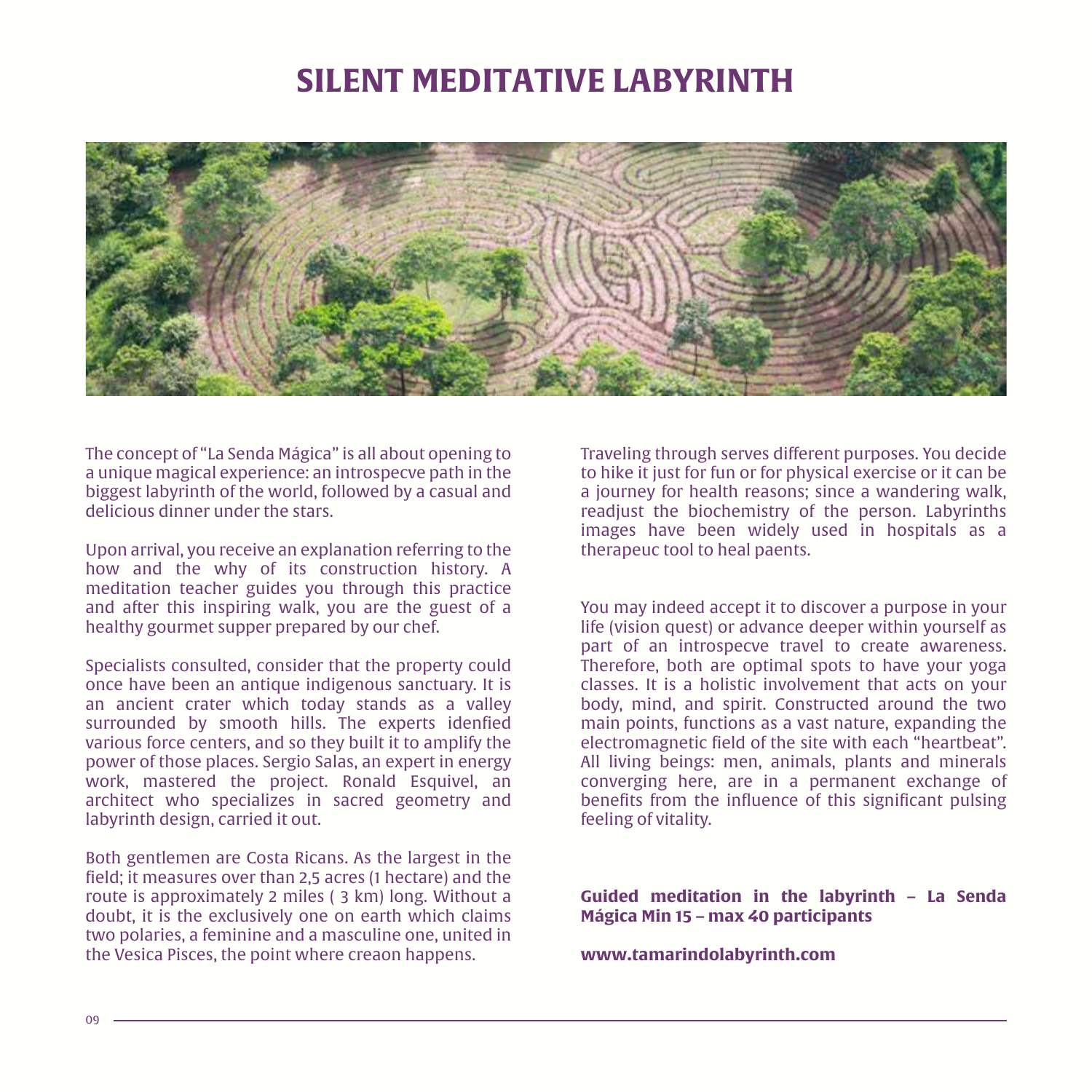# **ECSTATIC DANCE WITH LIVE MUSIC AND BODY PAINTING**

Cala Luna or La Senda



Ecstac Dance is a free-form movement journey, held in a safe and sacred place, and assisted by an instructor. A place where we can be our unique selves, and still connected to a universal origin.

Fairly a dance at which performers, somemes without the need to follow specific steps, abandon themselves to the rhythm and sway as the music holds them,

leading to trance and a feeling of ecstasy. Its effects rise with joy itself, experienced in differing degrees. Dancers are described as feeling connected to others, and to their own emoons.

The dance serves as a form of meditation, supporting people to cope with stress and to attain serenity.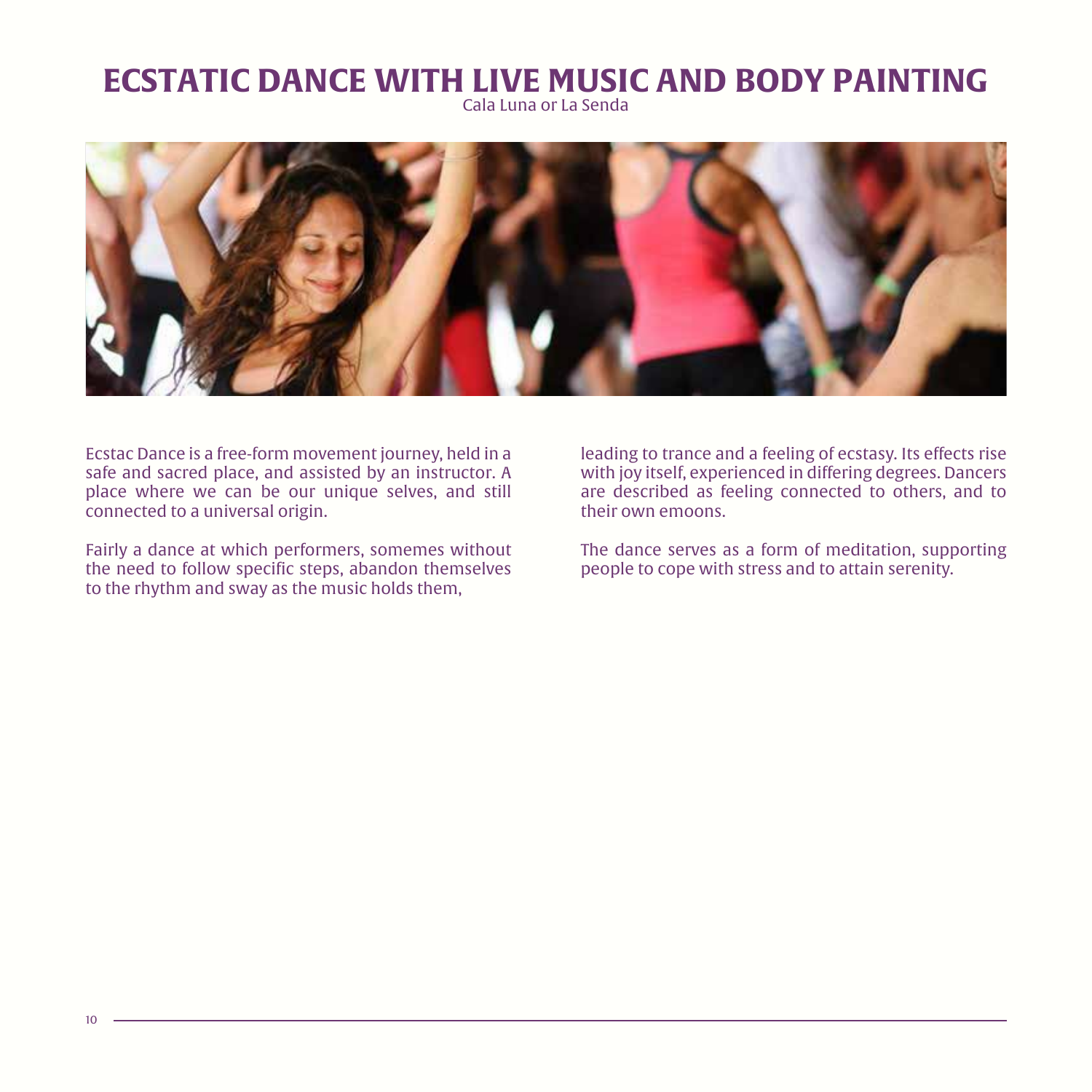# **AVATAR TRANSFORMAON EXPERIENCE WITH BLUE CLAY & SUN GAZING MEDITATION**



Avatar Transformation Blue Clay. Pracce to detoxify, exfoliate and rejuvenate. Natural Blue Clay from Costa Rica Rainforest, 100% pure, organic and arstian, also known as Healing Clay, is anbacterial, an-inflammatory and antitumoral. It's applied as a naturopathic remedy for various skin diseases, infections, and other bodily ailments, and as remover of heavy metals.

#### **Blue Clay:**

Known as Healing Clay :

1. Anbacterial

- 2. An inflammatory
- 3. Antumoral
- 4. Rejuvenating
- 5. Regenerates skin tissue
- 6. Skin exfoliator
- 7. Detoxifies the Body and help removes heavy metals

#### **Sungazing:**

Is a Meditation used as a way of activang and awakening the pineal gland. It's common to do it during the sunset or the sunrise, in safe hours, otherwise damage can and will occur to the eyes.

Gazing at the sun, that big, beauful part of our lives that gives life to so much, nourishes the earth, keeps us warm and blessed us with vitamin D.

The best me to do it is within the first hour of daylight in the morning and the last hour of daylight.

#### **Sungazing benefits:**

1.The pineal gland is related with the secreon of serotonin (The hormone of joy) and melatonin which is related with sleeping cycles, so it increases both hormone levels .

- 2. Beer sleep.
- 3. Natural anoxidant
- 4. Enhances blood flow.
- 5.Reduces stress and increases inner strength.

6.increases the size of the pineal gland, our connecon to our third eye, our intuion. The pineal gland is a master gland and controls the sleep and waking cycles of our bodies. Besides, pineal gland has a very important relationship with our inner wisdom connecon.

- 7. Increases energy and emoonal well being.
- 8. Nourishes Bliss, joy, peace, and calm.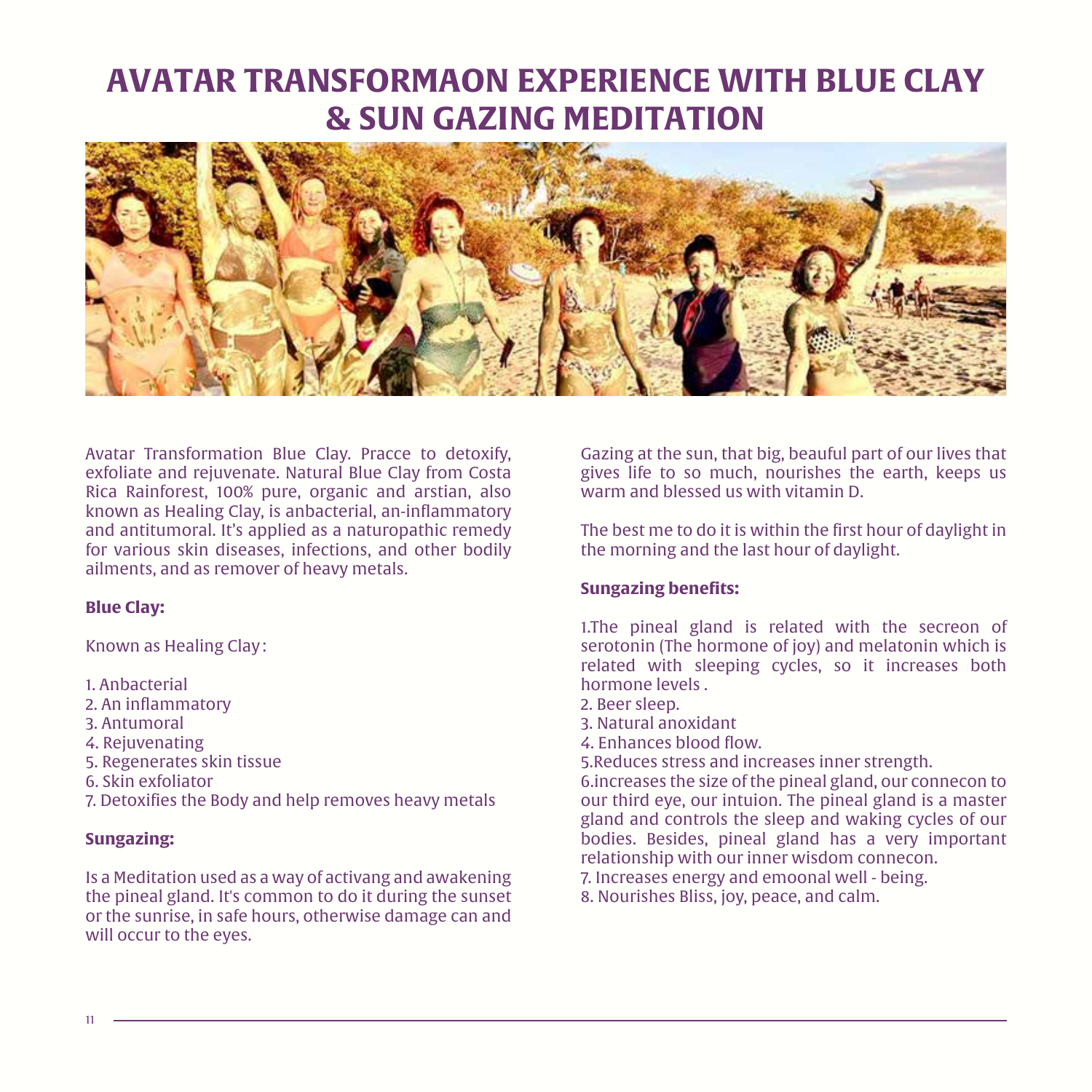## **DRUM CIRCLE**



Drum circles are an effecve means for health and wellness and a breath of fresh air in our fragmented, stressed out world. Research is pouring out, poinng to Therapeuc Drum Circles as a powerful opon for stress reducon and that's good news given that it has become the precursor for mental and physical illness. Great for Mental clarity, Mood enhancement, Community connecon, Physical energy.

**No Experience is Required Drums are Provided**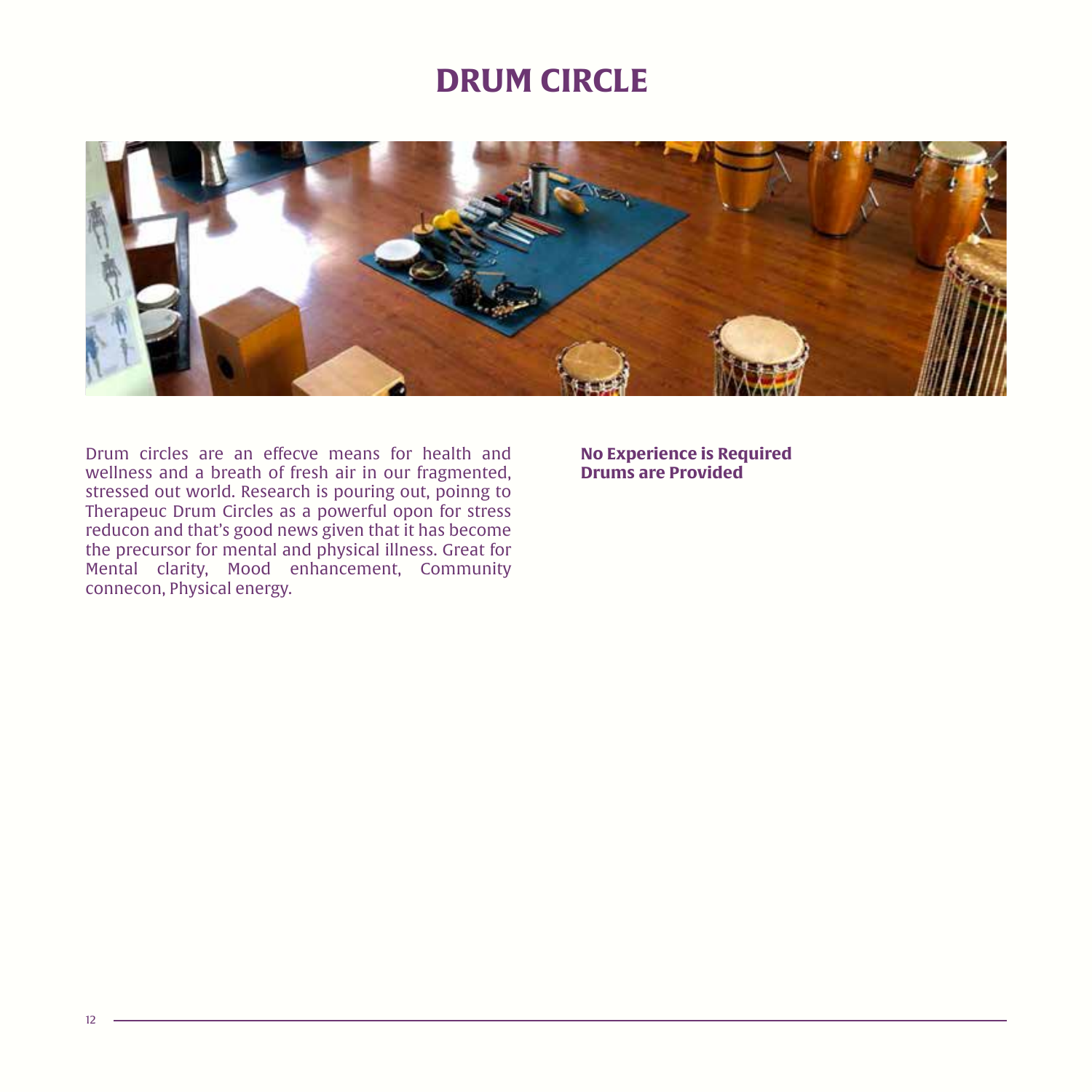### **MAGICAL CACAO CEREMONY**

Cala Luna or La Senda



#### **Cacao Ceremony /Cacao Acvaon**

Known as food of goddess/ gods .A plant Medicine that works as a heart expander and a mind opener, helps us to connect with creavity, to feel open, expanded, and wisdom.

It's an energec and smulant plant, but also has calming properties. Opens blood vessels, brings high blood supplies to the body and lowers blood pressure.

Removes toxins, helps brain funcon, reduces cholesterol, an inflammatory and a natural andepressant. Stimulates the happy hormones, serotonins.

It's a sacred and feminine energy. It has the highest amount of magnesium and calcium.

We gather together and through a cacao ceremony we open our hearts , and when it happens we all open ourselves in that sacred space of love where the shi happens and we all become channels, coming back to our truth and our own purpose of life.

**Cacao Gathering – 2 hours**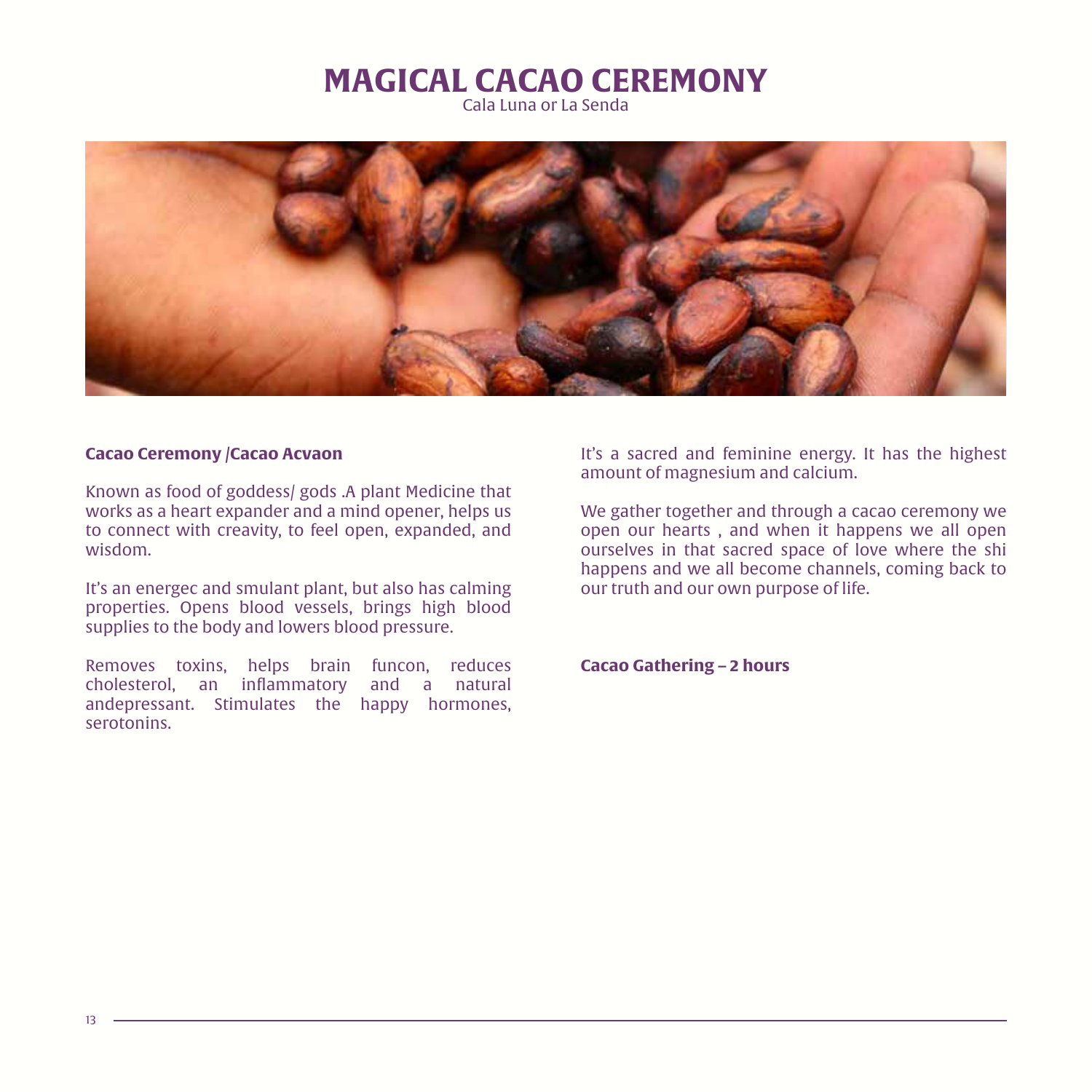# **KIDS MINDFULNESS HOLISTIC PROGRAM**

Cala Luna or La Senda



Unique customized sessions teaching the art of "Pura Vida" to children through mindful Art + Crafts / Yoga + Meditation and Nature Conservation with a Cerfied Yoga and Mindfulness Teacher.

Through Storytelling, singing songs, dancing and games kids will pracce some Yoga postures and mindfulness techniques, as they will learn about sustainability, nature conservation.

#### **BENEFITS OF MINDFULNESS**

- 1. Mindful children experience less stress, anxiety, and sadness.
- 2. Mindful children are beer able to cope with change and other stressors.
- 3. Mindful children have beer sleep habits.
- 4. Mindful children feel more connected to the people around them.
- 5. Mindful children are more compassionate.
- 6. Mindful children have more confidence in themselves and their decisions.
- 7. Mindful children tend to perform beer academically.
- 8. Mindful children understand, feel and express gratude more freely.
- 9. Mindful children are beer able to focus and concentrate.
- 10.Mindful children are more resilient.
- 11. Mindful children are all around happier and more content.

#### **Ages: 4 up to 10**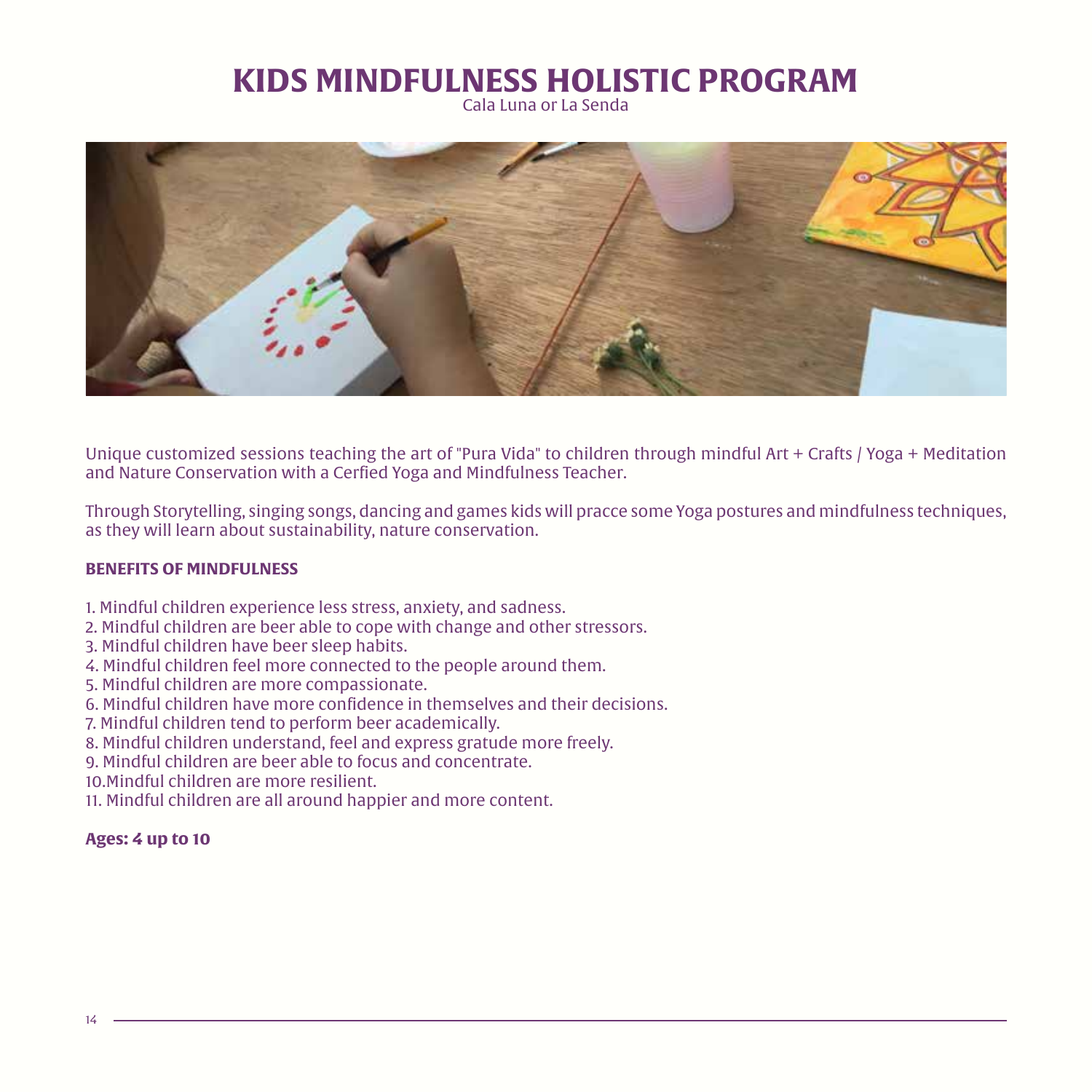### **· ASSIMILATION HOLISTIC PROGRAM DETOX HOLISTIC PROGRAM**



We offer Mindful Eang consultation, holistic detoxification programs, smoothies preparation, and healthy snacks as part of our wellness experiences.

This personal retreat transforms emotional blockages, recovering the physical and energec balance of the body, mind, and soul, cleansing internal organs (liver,

kidneys, gallbladder, and large intesne), reducing inflammatory processes, removing heavy metals, cellular repairing and revitalizing sleep disorders and mental clarity. This program is created by our Doctor and Holistic health coach.

**Example:**

- Breakfast / 1 private morning Holistic Yoga Meditation Class / Purify Teatment **DAY 2**
- Breakfast / Tai chi Class during sunset / dinner **DAY 3**
- Breakfast / Abundance Four hands Holistic treatment **DAY 4**
- Breakfast / Check Out **DAY 5**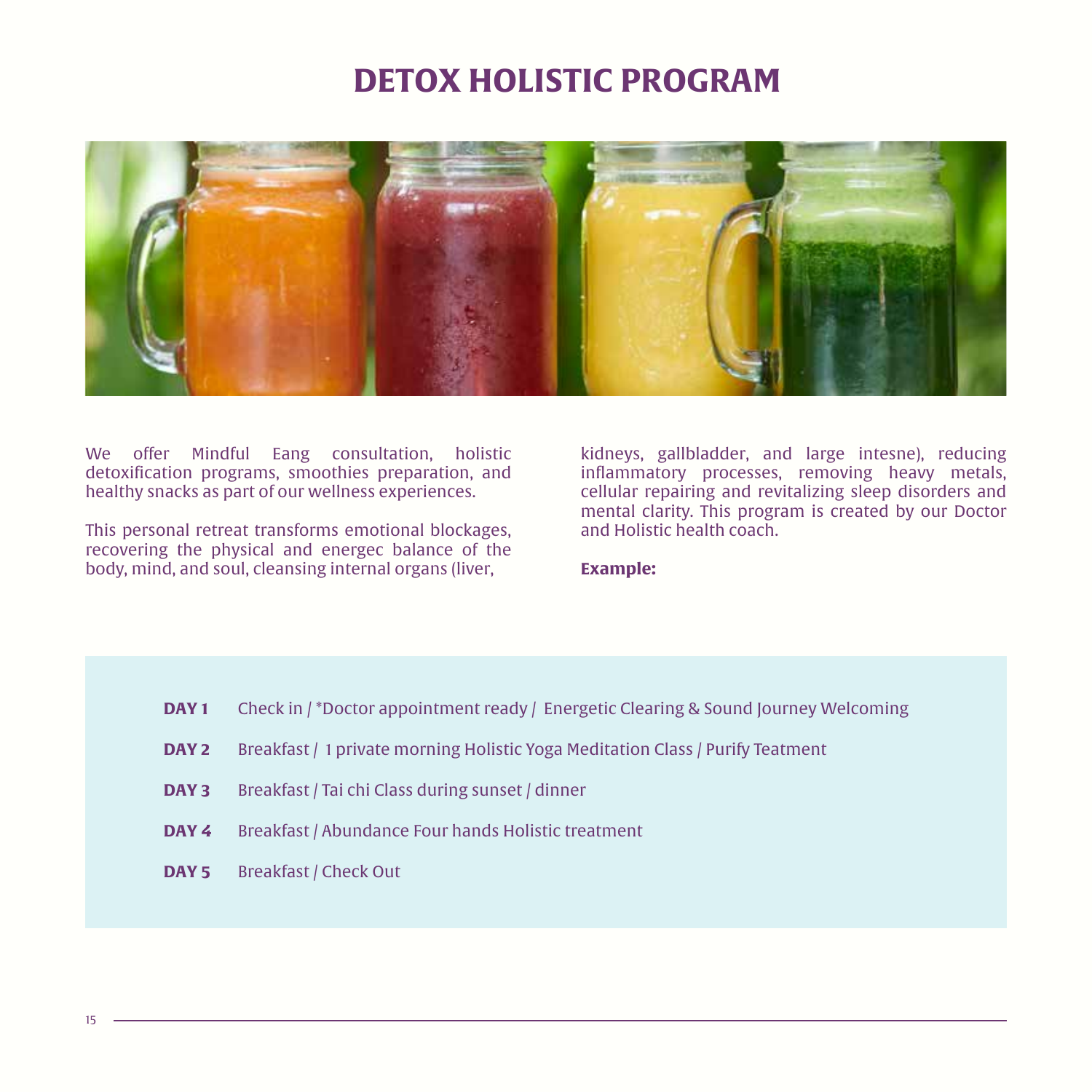## **ASSIMILATION HOLISTIC PROGRAM**



We recommend the wondrous Harmony Treatment or the Deep Transformation treatment, the day before the healing process. They will provide a vital connecon to the intention and the purpose you are looking for to materialize or transform during this experience. The practice means to enhance your physical and subtle bodies, besides calming and relaxing your emotions.

Your whole being accepts a trustworthy insight from a balanced and harmonious space. After the healing experience (ceremony), our recommendaons are the Purify therapy or the Abundance therapy. They nourish the assimilaon in both body frames by bringing to your cells the informaon, messages, and wisdom received during the restoring process.

Thus, you feel grounded and ready for the manifestation of geng back into your lifestyle. You can add a Holistic Yoga class through asanas, kriyas, and special pranayamas, a Chinese Medicine heritage.

Your body enters that sacred space of inner peace and silence, contacng your vital force to achieve a state of Equilibrium, Happiness, and Wellbeing. Lastly, we recommend the cocoa shake for the following days, taking advantage of the sensivity and openness le by the pracce lived—directly to the heart chakra.

The package includes daily Detox Smoothies or Juices. This program is customized according to the needs or process of each person.